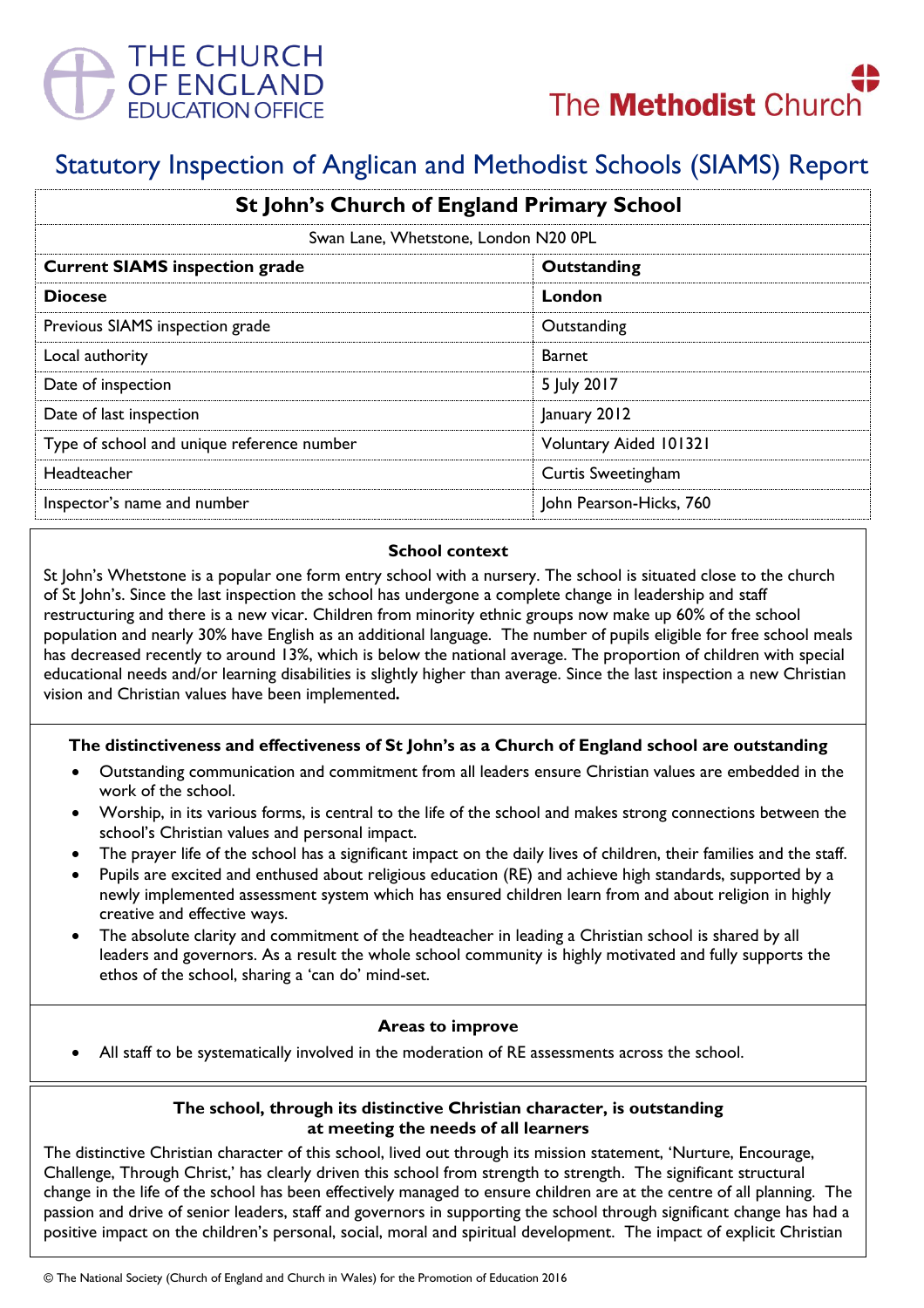values is tangible around the school. The school ambassadors, and others, can effectively explain their role in 'promoting Christian values' and can articulate why these values are important. The school has quickly and effectively developed RE to deepen the children's understanding of Christianity, other world faiths, and how key aspects of different faiths interrelate. Recent changes in RE, including the implementation of a new syllabus, has made a significant contribution to the Christian character of the school. Children enter the school with skill levels broadly appropriate for their expected age. Pupils make good progress as they move through the school, regardless of their ability or background. By the end of Key Stage 2 levels of attainment are above the national average. Great care and detail is taken in supporting the vulnerable and pupils speak about the different reasons why they feel safe and are well supported by staff. The impact of the school's values, 'respect, thankful, truthful, forgive and hope' in a Christian context is that children are well supported and achieve their very best*.* Pupils are excited about their learning and enjoy coming to school. Children take great pride in their work and talk animatedly about their learning and achievements. The calm and purposeful atmosphere in the school, alongside a relentless focus on meeting the needs of all learners, means that children are well behaved, happy and have high aspirations for themselves and their peers. The children have a very clear understanding of the school's Christian values*,* and at the upper end of the school they clearly articulate the positive changes the new head and deputy have made. The children's attendance is good and they are proud of their school because staff 'nurture and encourage us'. The school and its parish church ensure that children and families of all faiths, and none, are affirmed through inclusive Christian practice. Parents are unanimously positive about the school and how 'strengthened relationships between church and school' have impacted on their children over the last couple of years. Parents and governors explain how the school's distinctive Christian character and RE teaching impacts on the children who are 'exceedingly happy' in this school because of the care and attention given to them. Parents are clear that staff model the school's Christian values which means their children are modelling them too. There is a real sense that staff, parents and governors are working together in highly motivating and systematic ways to ensure children make the most of their time at St John's.

#### **The impact of collective worship on the school community is outstanding**

Collective worship is central to the life of the school and makes a significant contribution to the children's understanding of their place in the world. The headteacher, deputy and vicar work closely together to devise the programme for worship which is based on biblical themes and current events which are meaningful and memorable. Children give many examples of school worship and how they apply it to their lives. One group of pupils spoke of how worship has 'helped them resolve arguments' by using the school's values. Clear procedures for evaluation and effective working partnerships has enabled worship to be a focal point in developing a new culture. Children regularly plan, lead and evaluate worship which result in the children feeling involved in sharing their faith in very personal ways, which reflects the school vision. Children say collective worship helps them 'think deeper about things I never thought about before'. They are actively involved in many different ways in worship which children recognise as a great strength and source of encouragement. One child [who said they were of another faith] explained that, 'Jesus is special to us. He is important like God and the Holy Spirit'. This is one of many reasons children give as to why they love worship and think it is important. Since the last inspection there has been a significant focus on developing prayer throughout the school day. There are many opportunities for the children to write and share prayers, as well as using the 'prayer corners' daily in each class. Children spoke about 'building' their own prayer corners at home and why prayer was important. They enjoy writing prayers as well as saying formal prayers like The Lord's Prayer, and they can explain what they mean and why they use them. Parents say that 'relationships between the church and school have strengthened' since the last inspection and that the vicar has had a significant impact on deepening children's thinking. Children readily talk about prayer and worship and the impact it has on them as individuals and in respecting and understanding the views of others. A daily act of worship is a key focal point of the school day where stories from the Bible, Christian values and themes are explored in depth. Regular class worship, led by staff or children is seen as a very important part of school life. Children, staff and governors are actively involved in evaluating worship through a systematic process, which feeds into how the leadership changes and adapts what takes place. Consequently, pupils have a sense of ownership of worship because all staff treat it as important. Children were keen to explain the meaning of God as Father, Son and Holy Spirit and spoke in an articulate manner about the impact of their experiences in worship at school and in church.

#### **The effectiveness of the religious education is outstanding**

Children are inspired by RE in this school because it is given a high profile within the life of the school. This is clearly evident in the children's books, classroom displays and in the positive way children talk about RE. Staff and children take great care of their environment and are proud of its Christian heritage. The development of RE since the last inspection has been significant. The new RE leader has effectively implemented a new RE syllabus and assessment system in the school. This enables children to be absolutely clear about what they are learning about